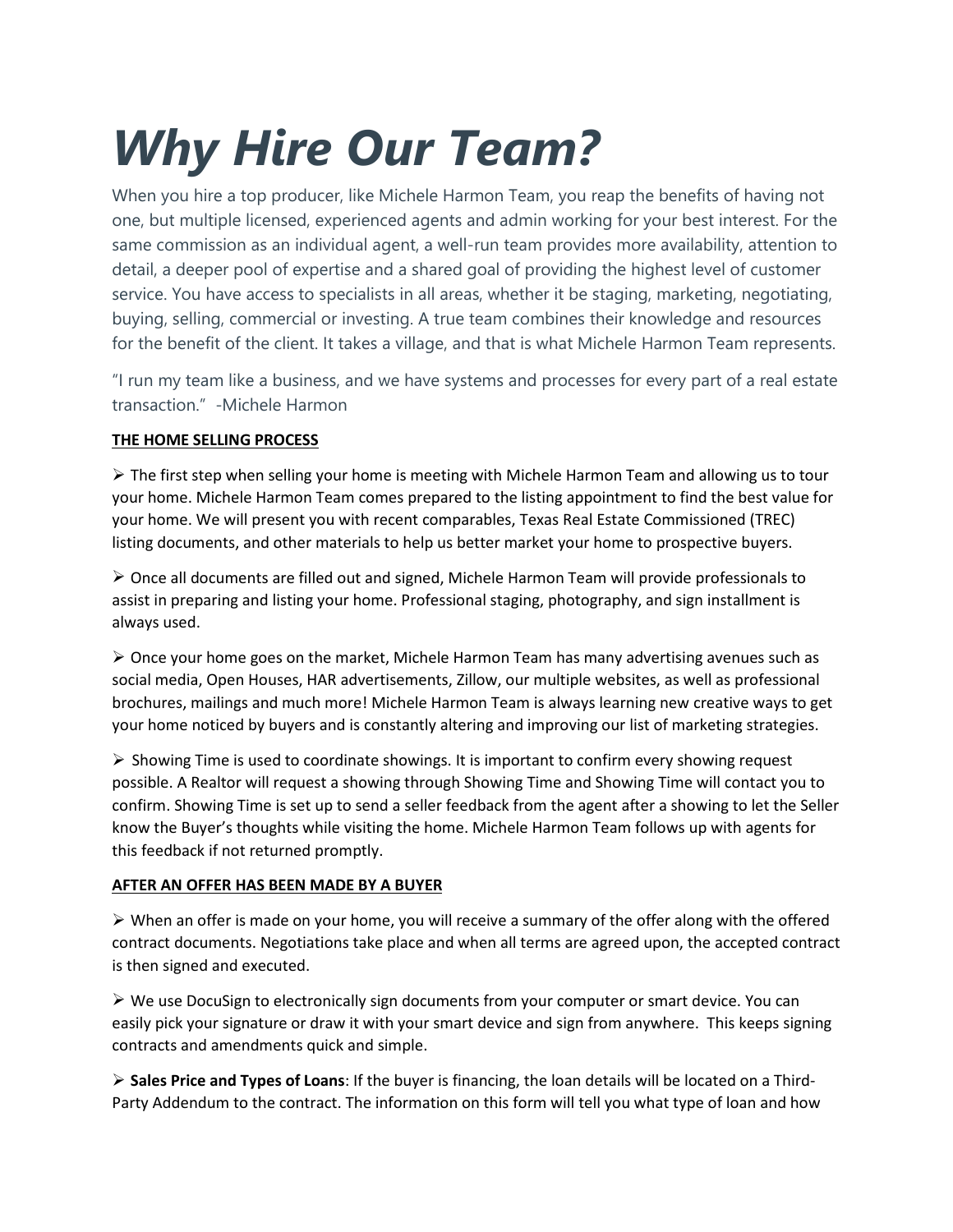many days the Buyer must be fully approved for the loan. The most common types of loans are FHA, VA, and Conventional although there are many other types of financing. FHA (Federal Housing Administration) and VA (Veterans Affairs loan) are government funded loans and have more strict guidelines on how the banks can lend money. Homes that are in great condition with no wood rot, no active wood destroying termites, etc., are the best homes for FHA and VA loans. Michele Harmon Team always calls the lender to verify all information on the pre-approval letter.

 **Earnest Money:** Buyers will deliver earnest money, which is typically 1% of the sales price to the title company. The money is deposited immediately into an Escrow account with the title company and goes towards the Buyer's closing costs when the transaction is closed.

 **Title Policy:** The title company will do a title search. The Seller typically pays for the title policy on the home, which is roughly 1% of the sales price. This policy provides information that the Buyer is acquiring the property free and clear of any liens.

 **Option Period:** The time for the Buyer to get inspections completed, negotiate repairs, and to opt out of the contract if necessary. This period usually costs the Buyers \$10/day and it lasts about 10 calendar days. The option period ends at 5 pm on the last day. Home inspections are a buyer expense. The option check is written out to the Sellers and can be cashed immediately. The amount goes towards Buyer's closing costs, but it is nonrefundable if the contract is terminated.

 **Contract Execution Dates**: Day zero is the day the contract is executed. Day 1 is the following day. The contract is executed when all parties have signed, and a date has been filled in by the last party's Realtor signing the contract.

 **Inspections:** Michele Harmon Team provides a list of advice for the Inspection process in the listing packet to help you prepare for your inspection. An inspection usually lasts 4-5 hours and we ask that you are not home during this process. Inspectors are licensed by the Texas Real Estate Commission (TREC) and can access a property through the Supra on your front door. Often, Buyers and their agents attend portions of the inspection. The purpose of an inspection is to find any deficiencies with a home and compare the home to the current year's building codes. If you know something is not working, please make a note in the Seller's Disclosures. The inspection is paid for by the Buyer and the Buyer gets to choose the inspector.

 **Appraisals:** Once you are out of the option period, your home will be visited by an Appraiser if the Buyer is financing, or if the Buyer would like an appraisal if they are paying cash. The Appraiser is also licensed by TREC and the appraisal takes about an hour. The Appraiser will take measurements, pictures, and make sure that the main functions of a house are in proper working condition. This is not as detailed as an inspection, because the purpose of an appraisal is to determine the value of a home based on recent sales of comparable homes. Michele Harmon Team provides a package for the Appraiser containing recent comparables and improvements you have made to the property to support the sales price of your home.

 **Communication:** Communication during the process of selling your home is done in multiple ways. We use text messaging, phone calls, and email to communicate with you about your transaction and the next steps that will take place. Communication is key and we make ourselves available 24/7 and hope that you will respond quickly when we try to reach you.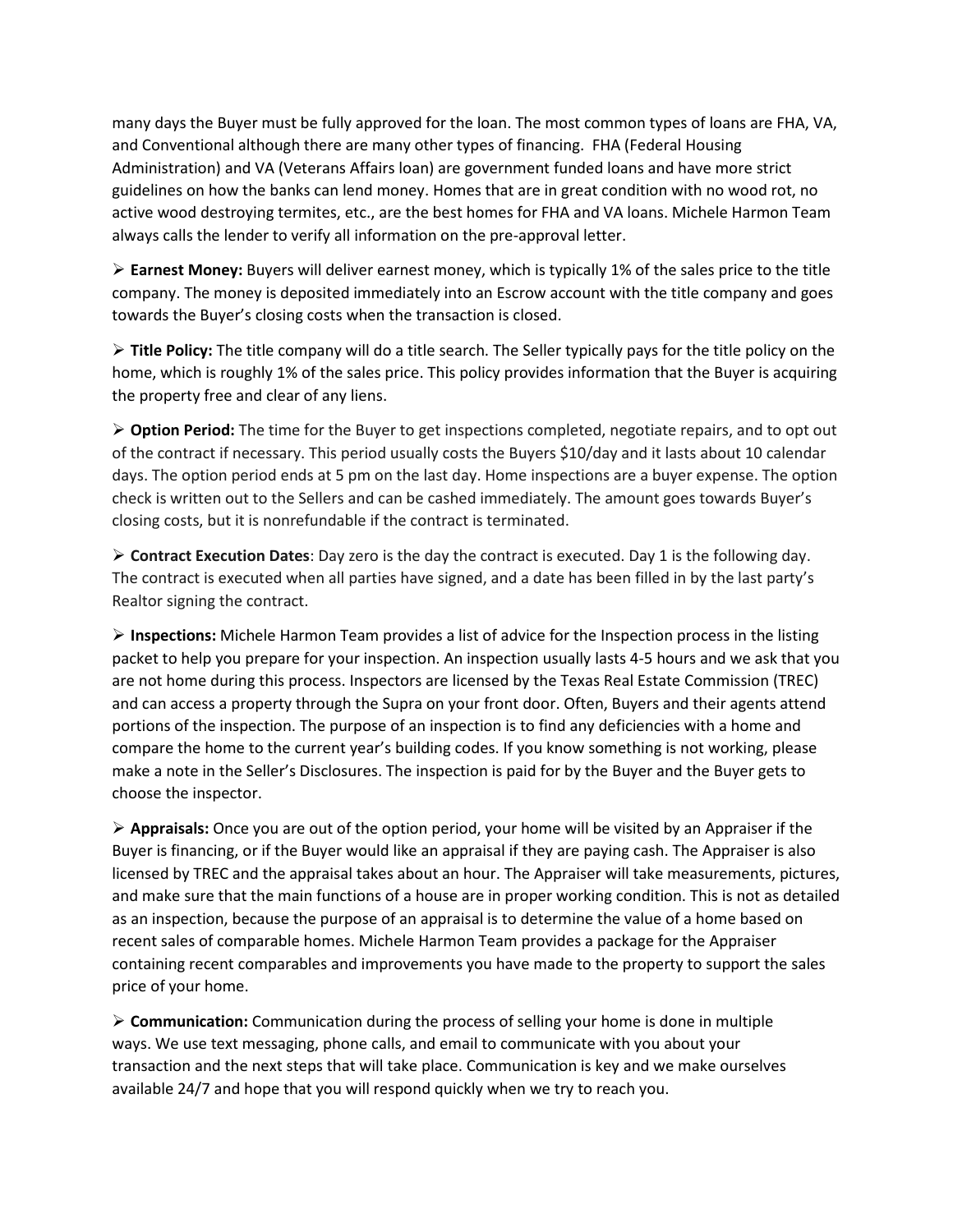**Closing:** "Closing and Funding" happens at the title company. Communication between the title company, the lender, Realtors, Buyers and Sellers is crucial. We enjoy working with Stewart Title in Tomball because of their excellent customer service, availability, and expertise.

When closing approaches, the Buyers will most likely schedule a final walk through either the day before or the day of closing. The intention of this activity is to make sure the home is in the agreed upon condition per contract details. It is okay for the house to be boxed up, it is expected. We need the Buyer to walk through and approve the house before proceeding to closing.

Michele Harmon Team will guide you every step of the way with amazing communication, care and detail. Customer service is our number one priority and we go above and beyond to make sure you are happy with our team. Do not hesitate to reach out to our team at any time with any questions or concerns. It is our main priority to make sure we have the smoothest transaction possible and get us all to closing! We look forward to working with you and helping you close.

Here are a couple of our reviews from satisfied clients. Please see many more of our 250+ reviews at [http://www.zillow.com/profile/Michele-Harmon1/.](http://www.zillow.com/profile/Michele-Harmon1/)

"If you are looking for a fabulous realty team, we highly recommend the Michele Harmon Team. We could not possibly have asked for a better experience than we had with this team of HIGHLY PROFESSIONAL ladies! Each and every one of them is AMAZING! From the very beginning, I felt like we were in the best possible hands. There is absolutely nothing that could have made our experience better!!!"

"Michele and her team were very professional and punctual with all transactions. We worked with three members of the Michele Harmon Team and every one of them did exactly what they said and what was expected. We would not hesitate in recommending Michele Harmon, or any of her team to family and friends."

"The Michele Harmon Team made selling my house easy. I was moving out of state and needed to sell my house quickly and they moved as fast I wanted them to and got the house on the market quickly. They were extremely professional and organized and took away a lot of the stress that comes with selling a house. I was under contract in 2 days and closed in less than a month thanks to them! I would highly recommend!"

You can also find more reviews at the below links!

Google: <http://bit.ly/MHTGoogleReview>

Facebook: <https://www.facebook.com/pg/MicheleHarmonTeam/reviews/>

Next Door: [https://nextdoor.com/pages/michele-harmon-team-houston](https://nextdoor.com/pages/michele-harmon-team-houston-tx/recommend/)[tx/recommend/](https://nextdoor.com/pages/michele-harmon-team-houston-tx/recommend/)